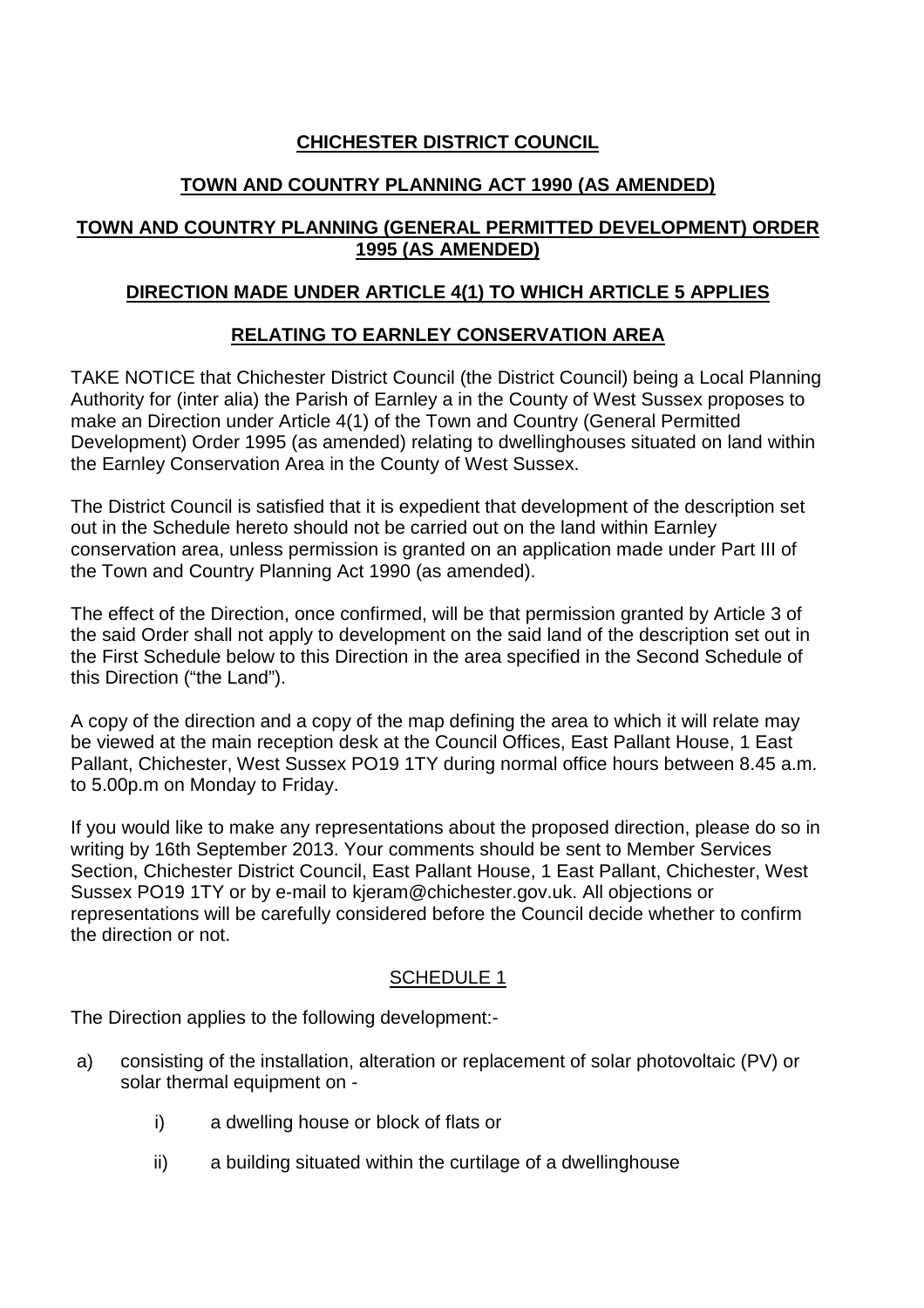Note: Under Article 6 (10) "relevant location" means a highway, open space or waterway.

#### SCHEDULE 2

All dwelling houses situated within the Earnley Conservation Area shown edged with a thick black line on the attached Plan.

**SIGNED** 

Dated this 15th day of August 2013.

East Pallant House, 1 East Pallant, Chichester, West Sussex PO19 1TY

Principal Solicitor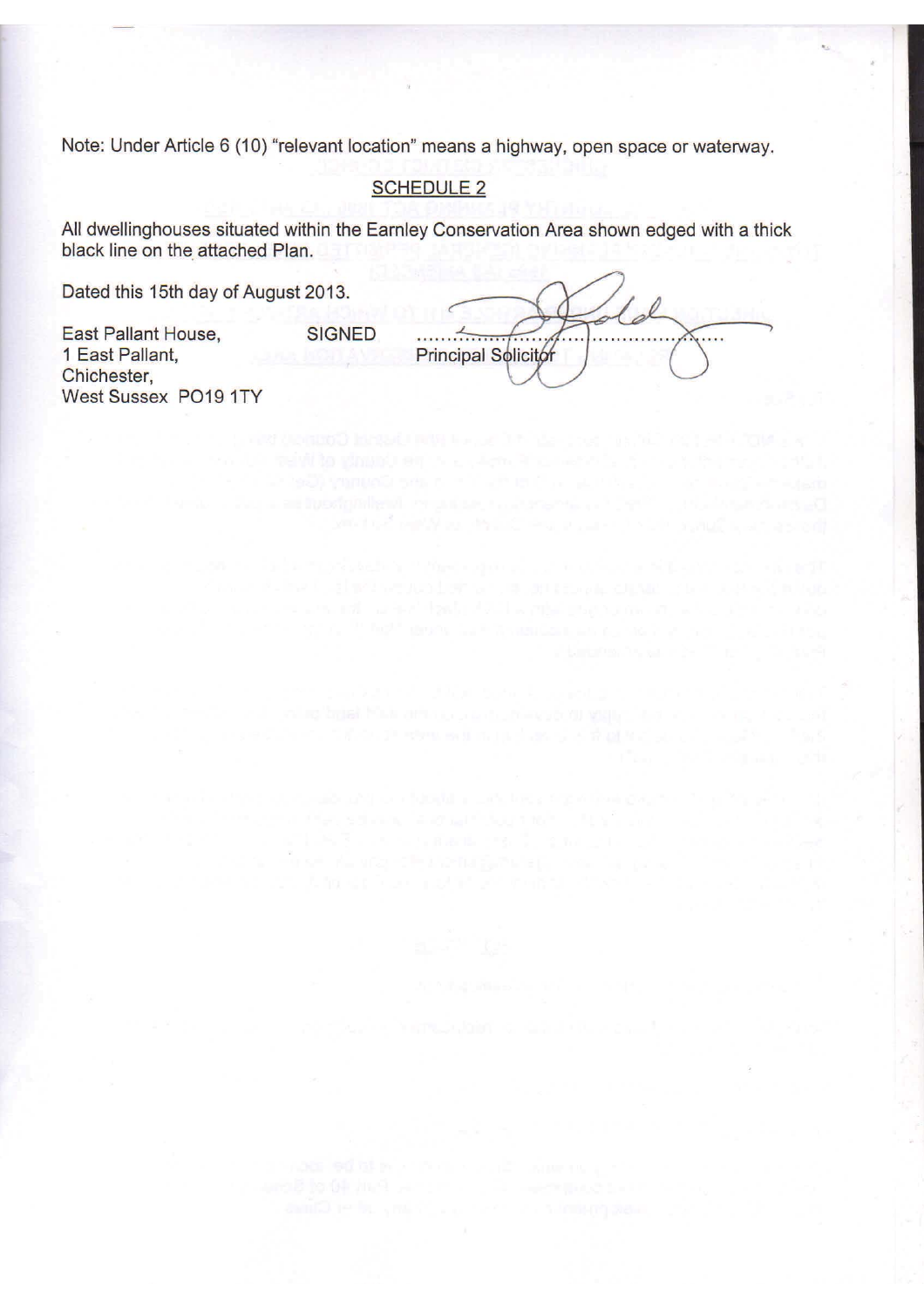

# **Earnley** Conservation **Area**

Direction under Article 4 of the Town and Country (General Permitted Development) Order 1995 (as amended)

#### Legend

Article 4 Direction Extent

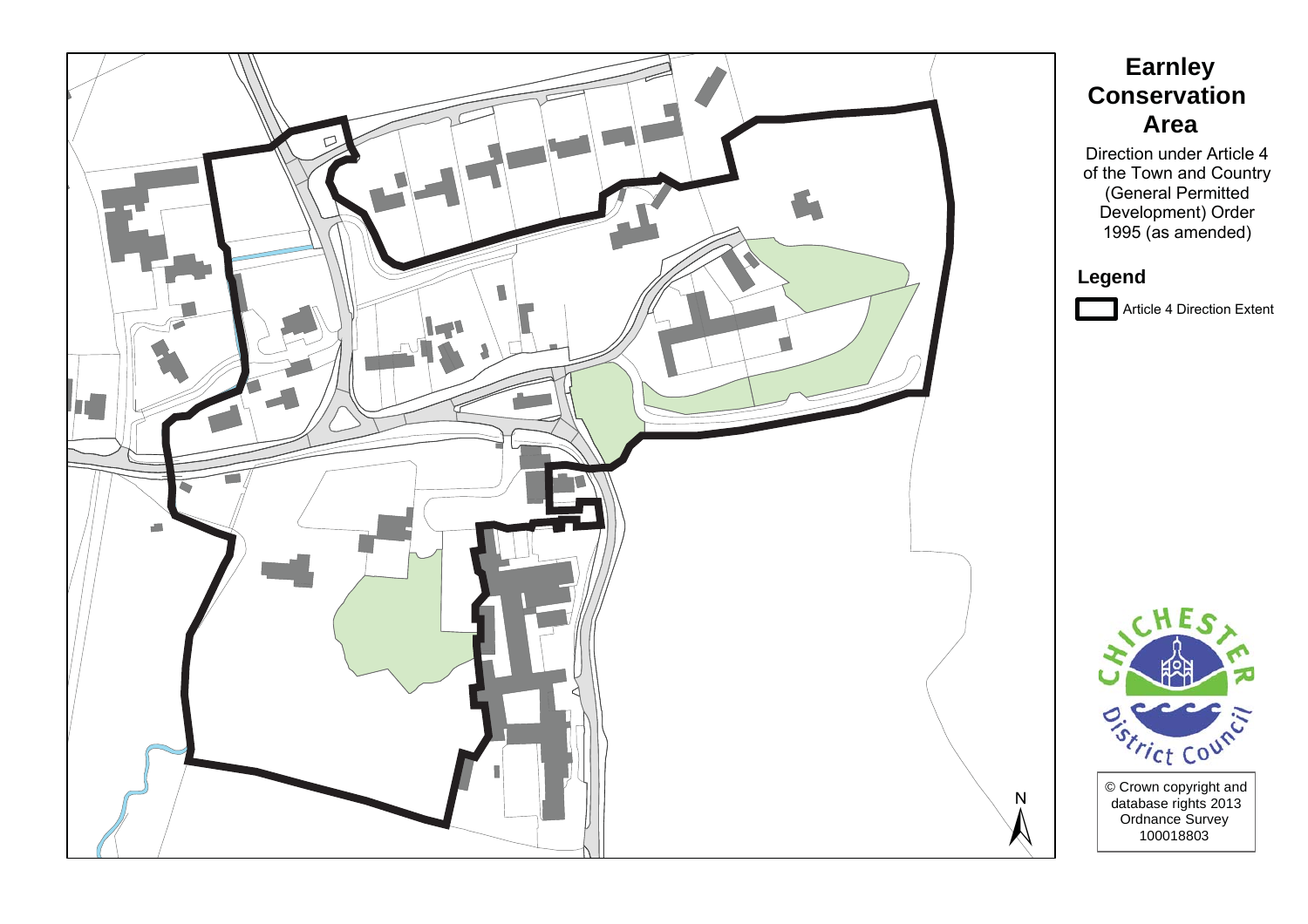#### TOWN AND COUNTRY PLANNING (GENERAL PERMITTED DEVELOPMENT) ORDER 1995 (AS AMENDED)

#### DIRECTION MADE UNDER ARTICLE 4(1) TO WHICH ARTICLE 5 APPLIES

#### RELATING TO EARNLEY CONSERVATION AREA

WHEREAS the Chichester District Council being the appropriate Local Planning Authority within the meaning of Article 4(4) of the Town and Country Planning (General Permitted Development) Order 1995 (as amended), is satisfied that it is expedient that development of the description set out in the Schedule hereto should not be carried out on the land within Earnley Conservation Area shown edged with a thick black line on the attached plan, unless permission therefore is granted on an application made under Part III of the Town and Country Planning Act 1990 (as amended)

NOW THEREFORE the said Council in pursuance of the powers conferred upon it by Article 4(1) of the Town and Country Planning (General Permitted Development) Order 1995 hereby direct that the permission granted by Article 3 of the said Order shall not apply to development on the said land of the description set out in the First Schedule below to this Direction in the area specified in the Second Schedule to this Direction ("the land").

#### **FIRST SCHEDULE**

Consisting of the installation, alteration or replacement of solar photovoltaic (PV) or solar thermal equipment on -

- i) a dwelling house or block of flats or
- a building situated within the curtilage of a dwellinghouse ii)

where the part of the building on which the equipment is to be located fronts a relevant location being development comprised within Class A, Part 40 of Schedule 2 to the said Order and not being development comprised within any other Class

Note Under Article 6(10) "relevant location" means a highway, open space or waterway.

#### **SECOND SCHEDULE**

All dwellinghouses situated within the Earnley Conservation Area.

DATED this 12th day of August 2013

THE COMMON SEAL of the CHICHESTER **DISTRICT COUNCIL was hereunto** affixed in the presence of

Authorised Signatory